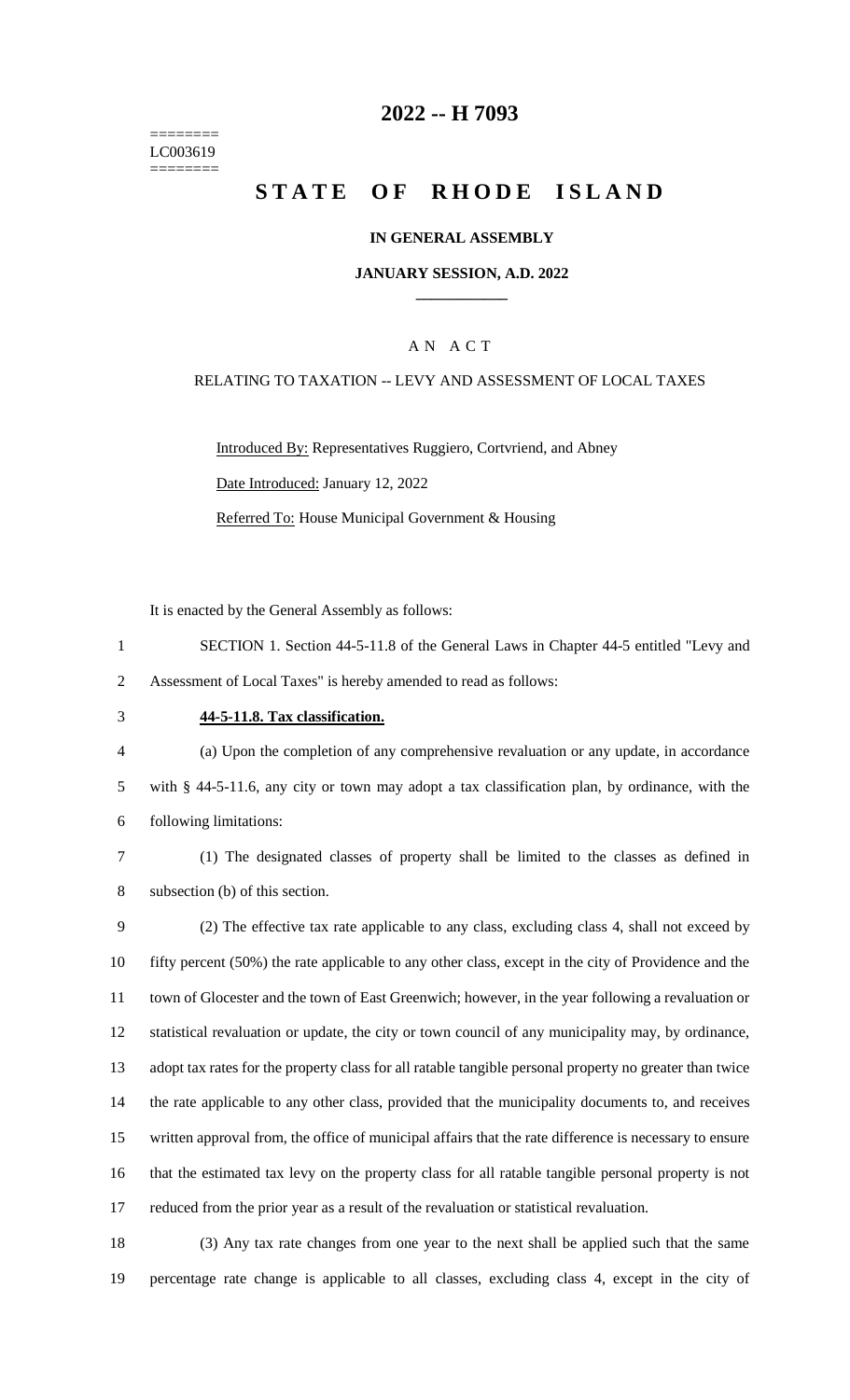Providence and the town of Glocester and the town of East Greenwich.

- (4) Notwithstanding subsections (a)(2) and (a)(3) of this section, the tax rates applicable to wholesale and retail inventory within Class 3 as defined in subsection (b) of this section are governed by § 44-3-29.1.
- (5) The tax rates applicable to motor vehicles within Class 4, as defined in subsection (b) of this section, are governed by § 44-34.1-1.
- 

 (6) The provisions of chapter 35 of this title relating to property tax and fiscal disclosure apply to the reporting of, and compliance with, these classification restrictions.

(b) Classes of Property.

 (1) Class 1: Residential real estate consisting of no more than five (5) dwelling units; land classified as open space; and dwellings on leased land including mobile homes. In the city of Providence, this class may also include residential properties containing partial commercial or business uses and residential real estate of more than five (5) dwelling units.

 (i) A homestead exemption provision is also authorized within this class; provided however, that the actual, effective rate applicable to property qualifying for this exemption shall be construed as the standard rate for this class against which the maximum rate applicable to another class shall be determined, except in the town of Glocester and the city of Providence.

 (ii) In lieu of a homestead exemption, any city or town may divide this class into non- owner and owner-occupied property and adopt separate tax rates in compliance with the within tax rate restrictions.

 (2) Class 2: Commercial and industrial real estate; residential properties containing partial commercial or business uses; and residential real estate of more than five (5) dwelling units. In the city of Providence, properties containing partial commercial or business uses and residential real estate of more than five (5) dwelling units may be included in Class 1.

(3) Class 3: All ratable, tangible personal property.

 (4) Class 4: Motor vehicles and trailers subject to the excise tax created by chapter 34 of 27 this title.

 (c) The city council of the city of Providence and the town council of the town of Glocester and the town council of the town of East Greenwich may, by ordinance, provide for, and adopt, a tax rate on various classes as they shall deem appropriate. Provided, that the tax rate for Class 2 shall not be more than two (2) times the tax rate of Class 1 and the tax rate applicable to Class 3 shall not exceed the tax rate of Class 1 by more than two hundred percent (200%). Glocester shall be able to establish homestead exemptions up to fifty percent (50%) of value and the calculation 34 provided in subsection  $(b)(1)(i)$  shall not be used in setting the differential tax rates.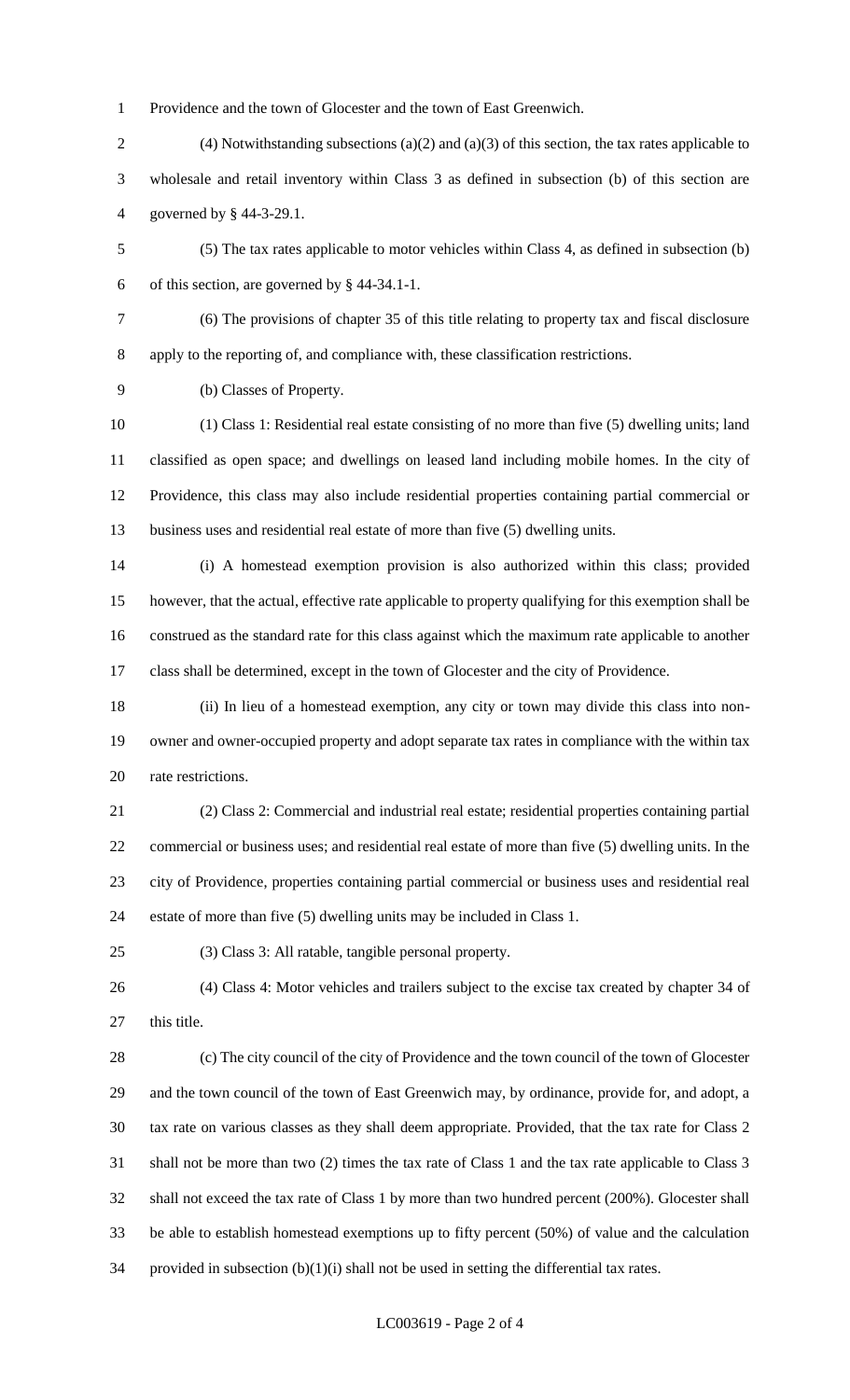(d) Notwithstanding the provisions of subsection (a) of this section, the town council of the town of Middletown may hereafter, by ordinance, adopt a tax classification plan in accordance with the provisions of subsections (a) and (b) of this section, to be applicable to taxes assessed on or after the assessment date of December 31, 2002.

 (e) Notwithstanding the provisions of subsection (a) of this section, the town council of the town of Little Compton may hereafter, by ordinance, adopt a tax classification plan in accordance with the provisions of subsections (a) and (b) of this section and the provisions of § 44-5-79, to be applicable to taxes assessed on or after the assessment date of December 31, 2004.

 (f) Notwithstanding the provisions of subsection (a) of this section, the town council of the town of Scituate may hereafter, by ordinance, change its tax assessment from fifty percent (50%) of value to one hundred percent (100%) of value on residential and commercial/industrial/mixed- use property, while tangible property is assessed at one hundred percent (100%) of cost, less depreciation; provided, however, the tax rate for Class 3 (tangible) property shall not exceed the 14 tax rate for Class 1 (residential) property by more than two hundred thirteen percent (213%). This provision shall apply whether or not the fiscal year is also a revaluation year.

 (g) Notwithstanding the provisions of subsections (a) and (b) of this section, the town council of the town of Coventry may hereafter, by ordinance, adopt a tax classification plan providing that Class 1, as set forth in subsection (b) "Classes of Property" of this section, may also include residential properties containing commercial or business uses, such ordinance to be applicable to taxes assessed on or after the assessment date of December 31, 2014.

 (h) Notwithstanding the provisions of subsection (a) of this section, the town council of the town of East Greenwich may hereafter, by ordinance, adopt a tax classification plan in accordance with the provisions of subsections (a) and (b) of this section, to be applicable to taxes assessed on or after the assessment date of December 31, 2018. Further, the East Greenwich town council may adopt, repeal, or modify that tax classification plan for any tax year thereafter, notwithstanding the provisions of subsection (a) of this section.

(i) Notwithstanding the provisions of subsection (a) of this section, the town council of the

28 town of Middletown may hereafter, by ordinance, adopt a tax classification plan in accordance with

29 the provisions of subsections (a) and (b) of this section, to be applicable to taxes assessed on or

- after the assessment date of December 31, 2022.
- SECTION 2. This act shall take effect upon passage.

======== LC003619 ========